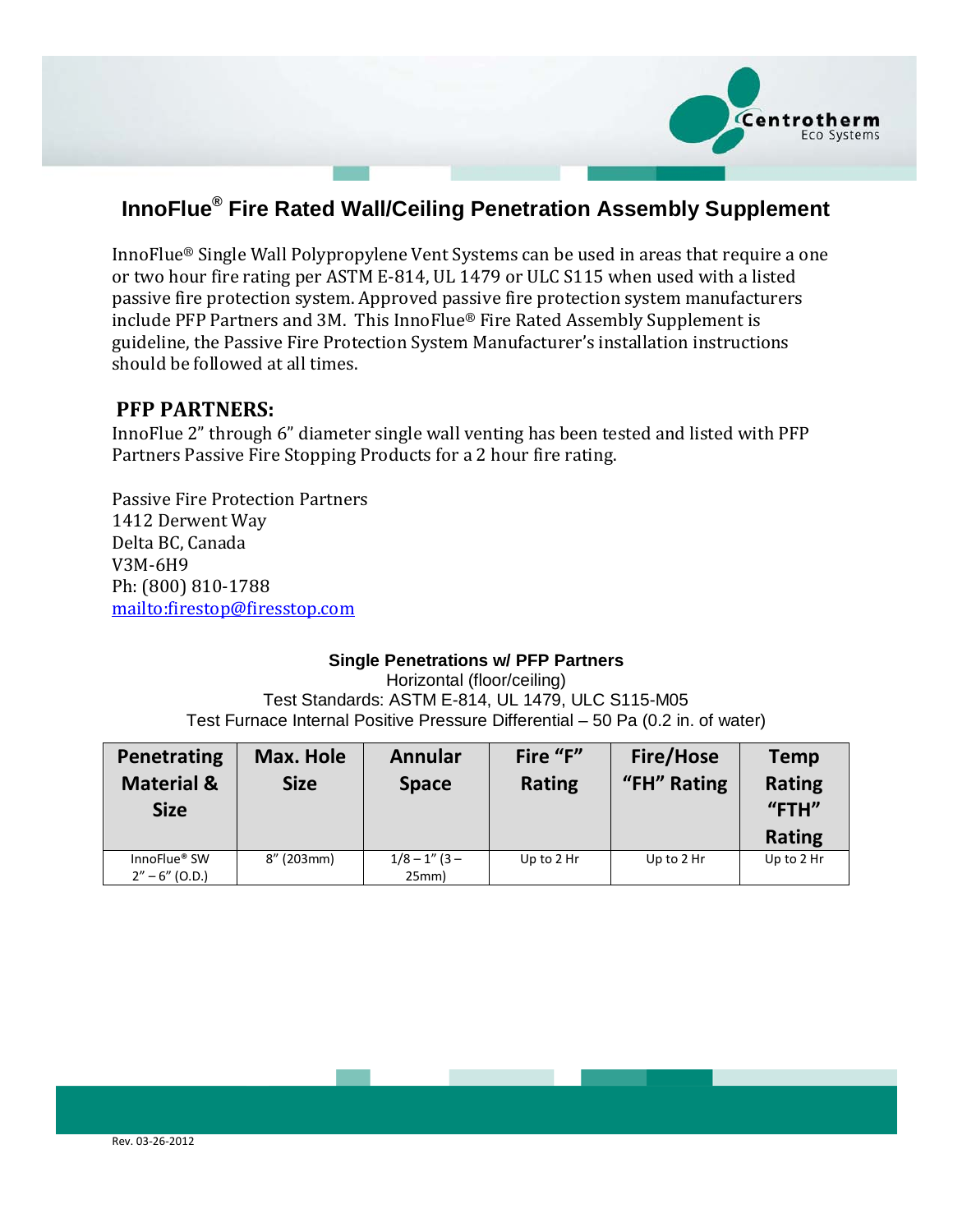



| Detail #       | <b>Description</b>                   | Instruction                                                                                                                                                                                                                                                                                                                                                                                                                                                                                                                                                                     |
|----------------|--------------------------------------|---------------------------------------------------------------------------------------------------------------------------------------------------------------------------------------------------------------------------------------------------------------------------------------------------------------------------------------------------------------------------------------------------------------------------------------------------------------------------------------------------------------------------------------------------------------------------------|
|                | Penetrating Item                     | InnoFlue SW 2" through 6" vent lengths can be Centered or<br>offset in hole, see table above. Single penetrations only,<br>maximum hole size not to exceed table above.                                                                                                                                                                                                                                                                                                                                                                                                         |
| $\overline{2}$ | Floor or Wall<br>Assembly            | Code conforming 2 hour rated floor or wall assembly having a<br>min. nominal 4 1/2"(115mm) thick lightweight or normal weight<br>concrete or hollow-core concrete. Wall may also be<br>constructed of nominal 8"(203mm) thick concrete blocks (filled<br>or unfilled).                                                                                                                                                                                                                                                                                                          |
| 3              | <b>InnoFlue Covering</b><br>Material | Friendly Feel® Duct Wrap with ECOSE® Technology, 3M™<br>Fire Barrier Plenum Wrap 5A+, Unifrax FyreWrap® 0.5<br>Plenum Insulation or equivalent fiberglass Insulation with foil<br>- Single layer of 1/2" (12 mm) thick fiberglass insulation<br>installed as per third party agencies Flame Spread and Smoke<br>Development listed installation instructions. Insulation to be<br>tightly butted to top and bottom of collar for both floor or wall<br>assemblies. All seams longitudinal and transverse joints to be<br>sealed with min 2 inch (51mm) wide aluminum foil tape. |
| $\overline{4}$ | Firestop System,<br>Component 1      | PFP Partners - WS1 Wrap Strip* - Nominal 1/8" (3 mm) thick<br>intumescent material supplied in 2"(50mm) wide strips. Min 1<br>layer of strip to be wrapped tightly round InnoFlue and<br>fastened in place with aluminum foil tape. Wrap strip to be<br>flush with bottom surface of floor or both sides of the wall.                                                                                                                                                                                                                                                           |
| 5              | Firestop System,<br>Component 2      | Filler material, mineral rock wool insulation with a minimum<br>density of 4-6 PCF (68 kg/m3) compressed a minimum of 25%<br>into the annular space at a minimum depth of 2" (51mm) on<br>each side of the floor or wall assembly. Recess filler material<br>1/2" (13mm) for sealant placement, not required for wall<br>assemblies. For walls, filler material to be flush with both sides<br>of the assembly.                                                                                                                                                                 |
| 6              | Firestop System,                     | PFP Partners - Firestop 3600EX*, 4100NS*, 4100SL*, or                                                                                                                                                                                                                                                                                                                                                                                                                                                                                                                           |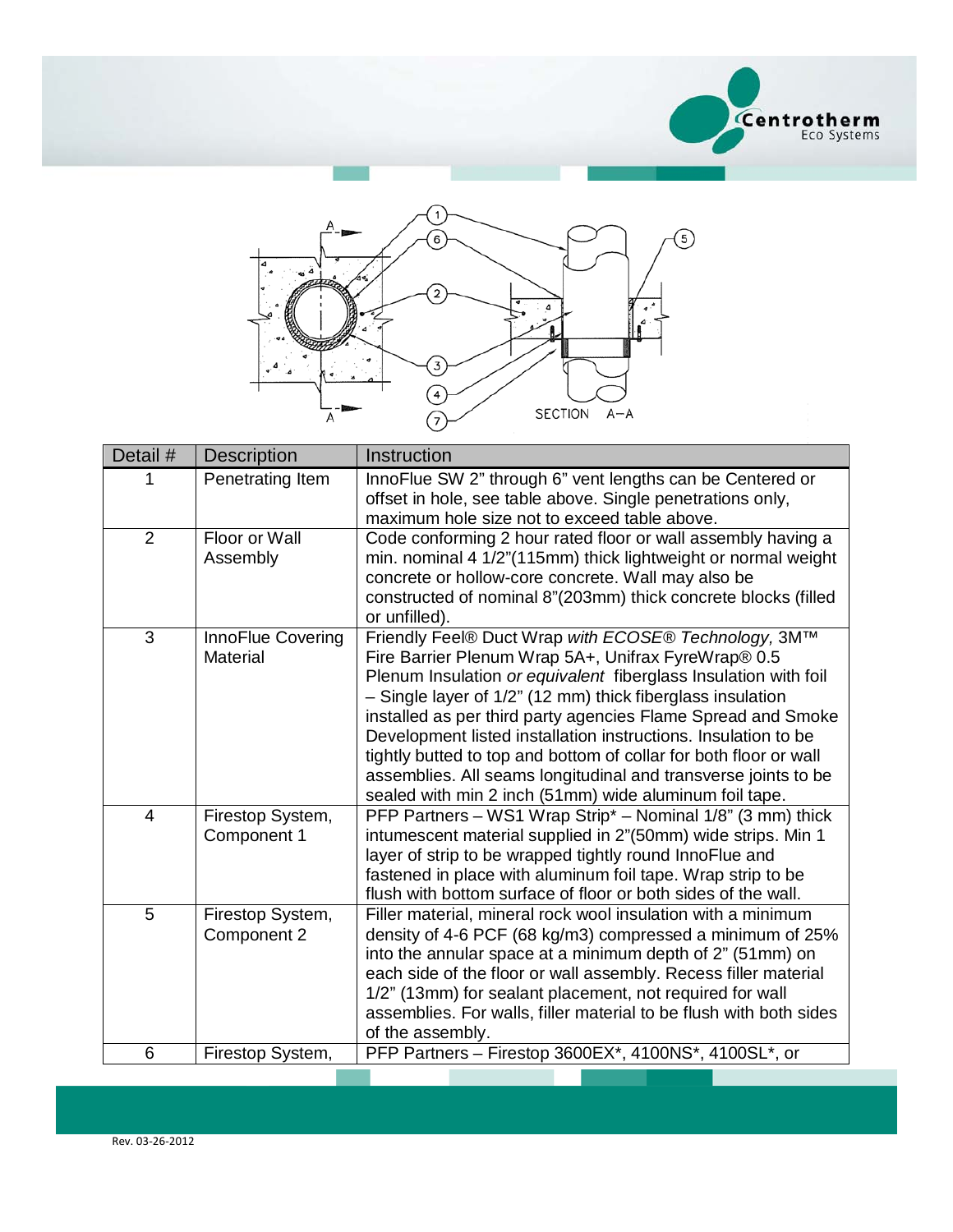

|   | Component 3                     | 4800DW* installed at a minimum thickness of 1/2" (13mm)<br>within the annulus on top surface of floor assembly, not<br>required for wall assemblies. On $0 - 1/4$ " ( $0 - 6$ mm) annular<br>spaces, a 1/2" (13 mm) diameter fillet bead must be placed<br>around InnoFlue Vent System.                                                                                                                            |  |
|---|---------------------------------|--------------------------------------------------------------------------------------------------------------------------------------------------------------------------------------------------------------------------------------------------------------------------------------------------------------------------------------------------------------------------------------------------------------------|--|
| 7 | Firestop System,<br>Component 4 | PFP Partners - Plastic Pipe Collar* (PPC) specifically sized<br>for diameter of InnoFlue. PPC secured to floor/ceiling<br>assembly or wall assembly using 1/4"(6mm) diameter by 1-<br>1/4"(32mm) long steel masonry anchors over fender washers.<br>For walls, the system shall be symmetrical, with PPC installed<br>on each side of the assembly and fixed in the manner as<br>described for floor penetrations. |  |

### **3M:**

InnoFlue 2" through 4" diameters can be used with 3M Fire Protection Products to achieve 1 or 2 hr fire rating. Engineering Judgments for 2 hour fire ratings are available from 3M for 6" through 12" diameter InnoFlue Single Wall Vent Systems. Contact Centrotherm or 3M for more information on commercial diameter fire ratings.

Ryan D. Fenstermaker 3M Building & Commercial Services / Fire Protection Products Mobile: 732.921.1503 | Fax: 732.432.0616 [rfenstermaker@mmm.com](mailto:rfenstermaker@mmm.com)

#### **Single Penetrations w/ 3M**

Horizontal (floor/ceiling) Test Standards: ASTM E- 814, UL 1479, ULC S115-M05

| Penetrating<br><b>Material &amp;</b><br><b>Size</b> | Max. Hole<br><b>Size</b> | Fire "F"<br><b>Rating</b> | <b>Fire/Hose</b><br>"FH" Rating | <b>Temp Rating</b><br>"FTH" Rating |
|-----------------------------------------------------|--------------------------|---------------------------|---------------------------------|------------------------------------|
| InnoFlue <sup>®</sup> SW                            |                          | Up to $2$ Hr              | Up to $2$ Hr                    | Up to $2$ Hr                       |
| $2'' - 4'' (O.D.)$                                  | 10" (252mm)              |                           |                                 |                                    |